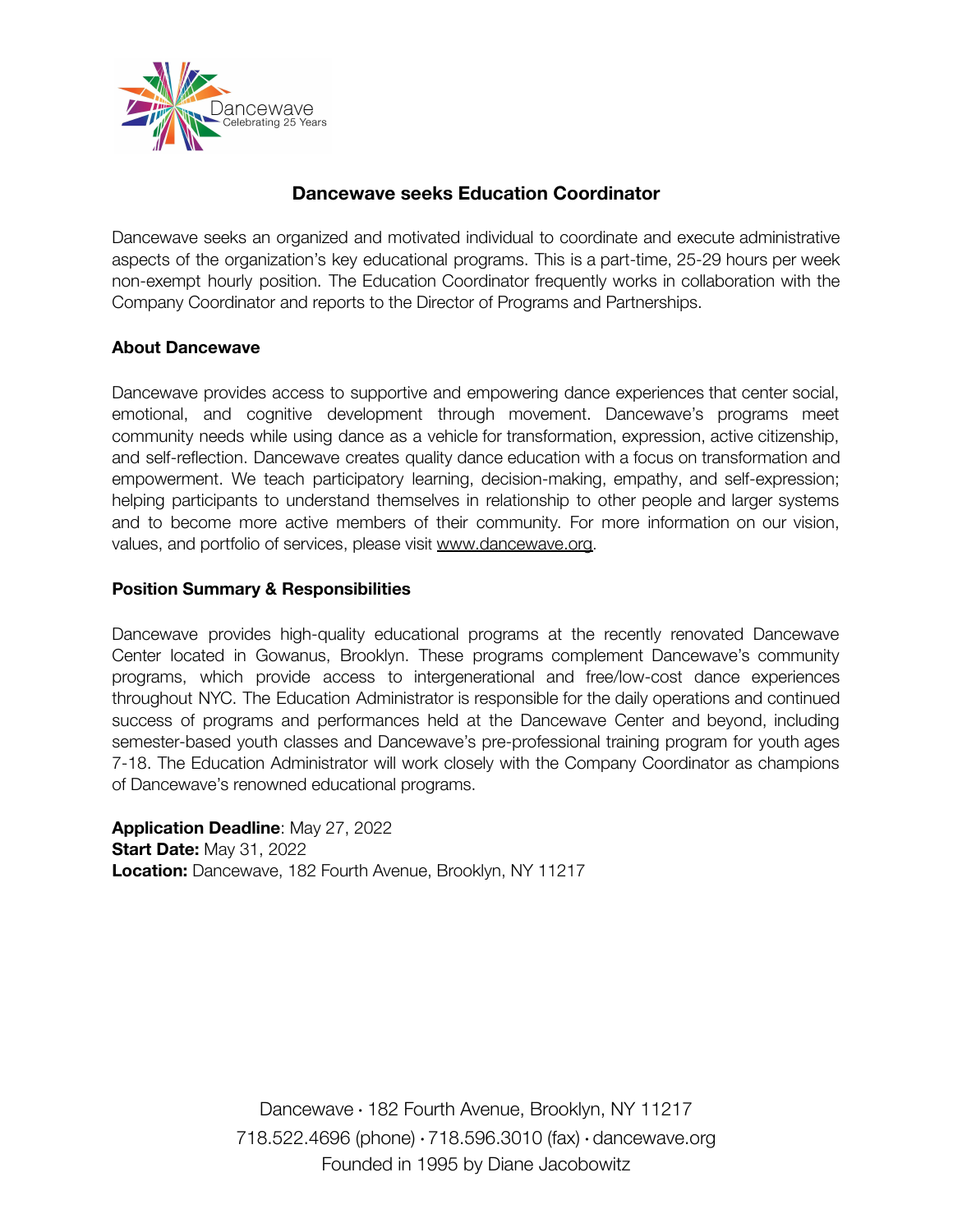

#### **Responsibilities include:**

- Manage parent and student communications
- Coordinate administration of classes and rehearsals, including supporting the development of class and rehearsal schedules, check-in, etc.
- Manage student registration for all students
- Manage scholarship communication with families
- Track tuition
- Manage Class set up in Sawyer
- Manage 1:1 and Educational Programs School @ DW Agendas
- Manage the coordination of TA evaluations
- Manage TA communication and scheduling
- Coordinate payroll for School @ DW TAs and Choreographers
- In charge of collecting and tracking metrics reporting for the whole Department
- Support performances
	- Collaborate with Company Coordinator to produce schedules and technical aspects of performances
	- Set up ticketing in Sawyer
	- Coordinate w/ TAs and purchase costumes for non-company classes
	- Manage performance-related communications
- Support Director of Programs with hiring (as needed) and contracting for classes and rehearsals
- Manage outreach efforts

#### **Qualifications**

Successful candidates will have:

- A minimum of two years of experience working in an educational setting
- A minimum of two years of experience with direct customer service
- Superb written and verbal communication skills
- Must be able to work in person at the Dancewave Center from 2:00 pm to 8:00 pm for least three weekdays
- Must be available to work for performances and special events
- Great attention to detail
- Enthusiastic and professional demeanor, flexible, can-do attitude
- Interest in Dancewave's mission and commitment to serving youth
- Proficiency with Microsoft Office Suite (Word, Excel, PowerPoint) and G-Suite

Dancewave ∙ 182 Fourth Avenue, Brooklyn, NY 11217

718.522.4696 (phone) ∙ 718.596.3010 (fax) ∙ dancewave.org Founded in 1995 by Diane Jacobowitz